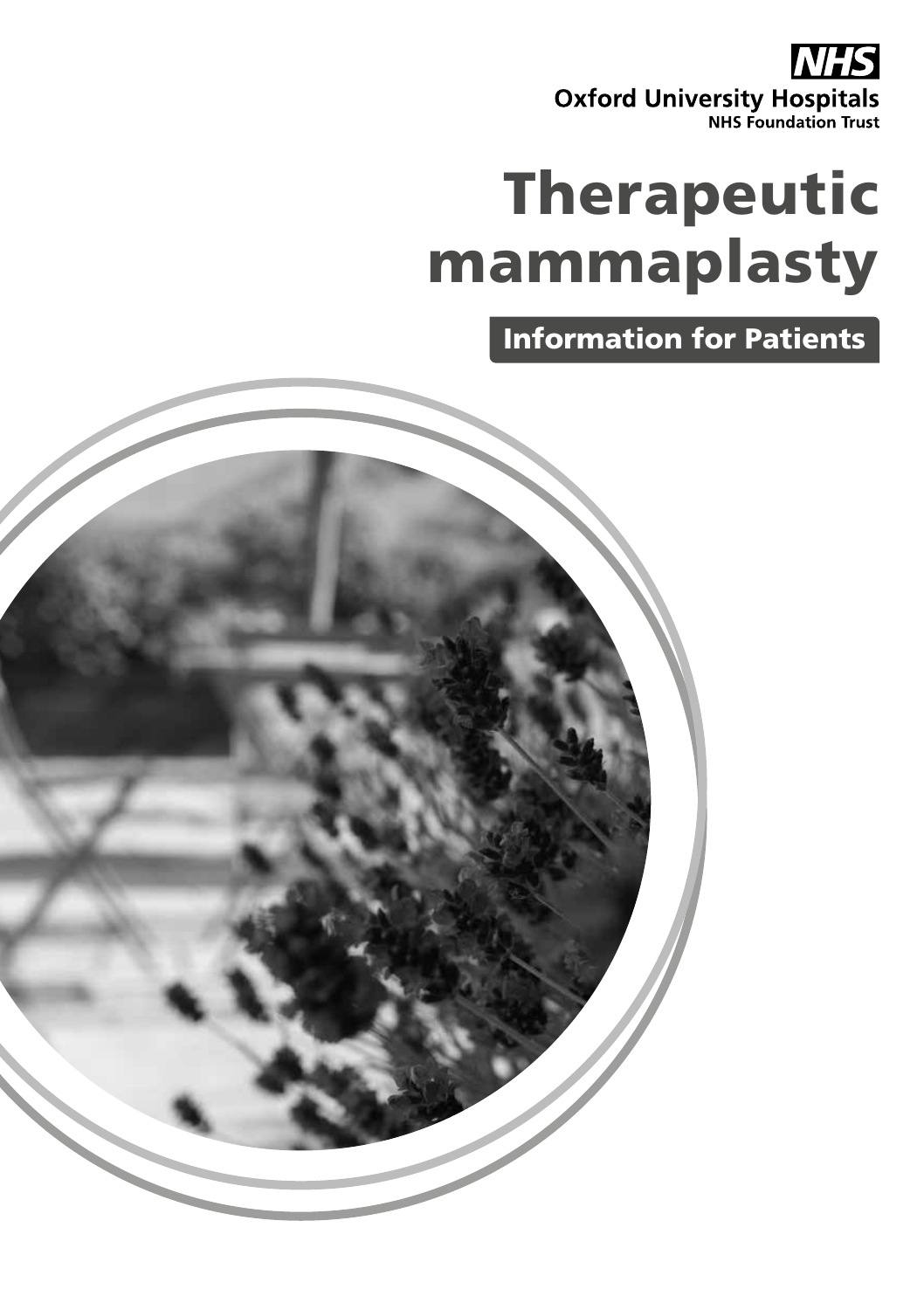The aim of this booklet is to give you some general information about your surgery. If you have any questions or concerns after reading it please discuss them with your breast care nurse practitioner or a member of staff at the on the Day surgery unit. Telephone numbers are given at the end of this booklet.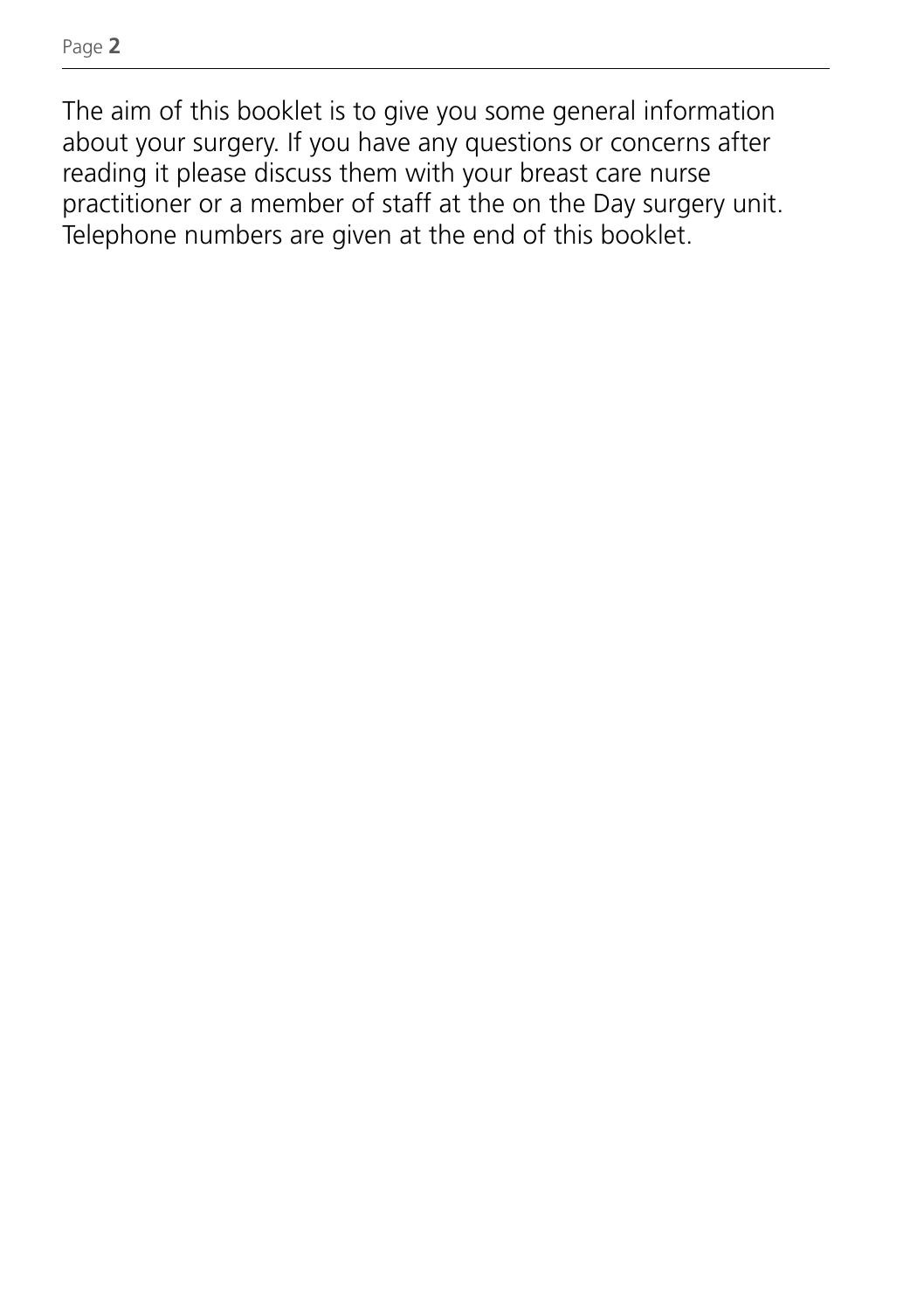Page **3**

# Therapeutic mammaplasty

This operation involves combining a wide local excision (also known as a lumpectomy) with a breast reduction technique resulting in a smaller, uplifted and better shaped breast. This means that the lump can be removed with a wide rim of healthy tissue. The nipple and areola are preserved with their intact blood supply and the remaining breast tissue is repositioned to allow reshaping of the breast. The scars are either in the shape of a lollipop or an anchor (as shown below).

You may have a drain placed in the wound to remove excess fluid; this is usually left in for 24 hours. This procedure can be carried out on one or both of your breasts, as discussed with your surgeon.

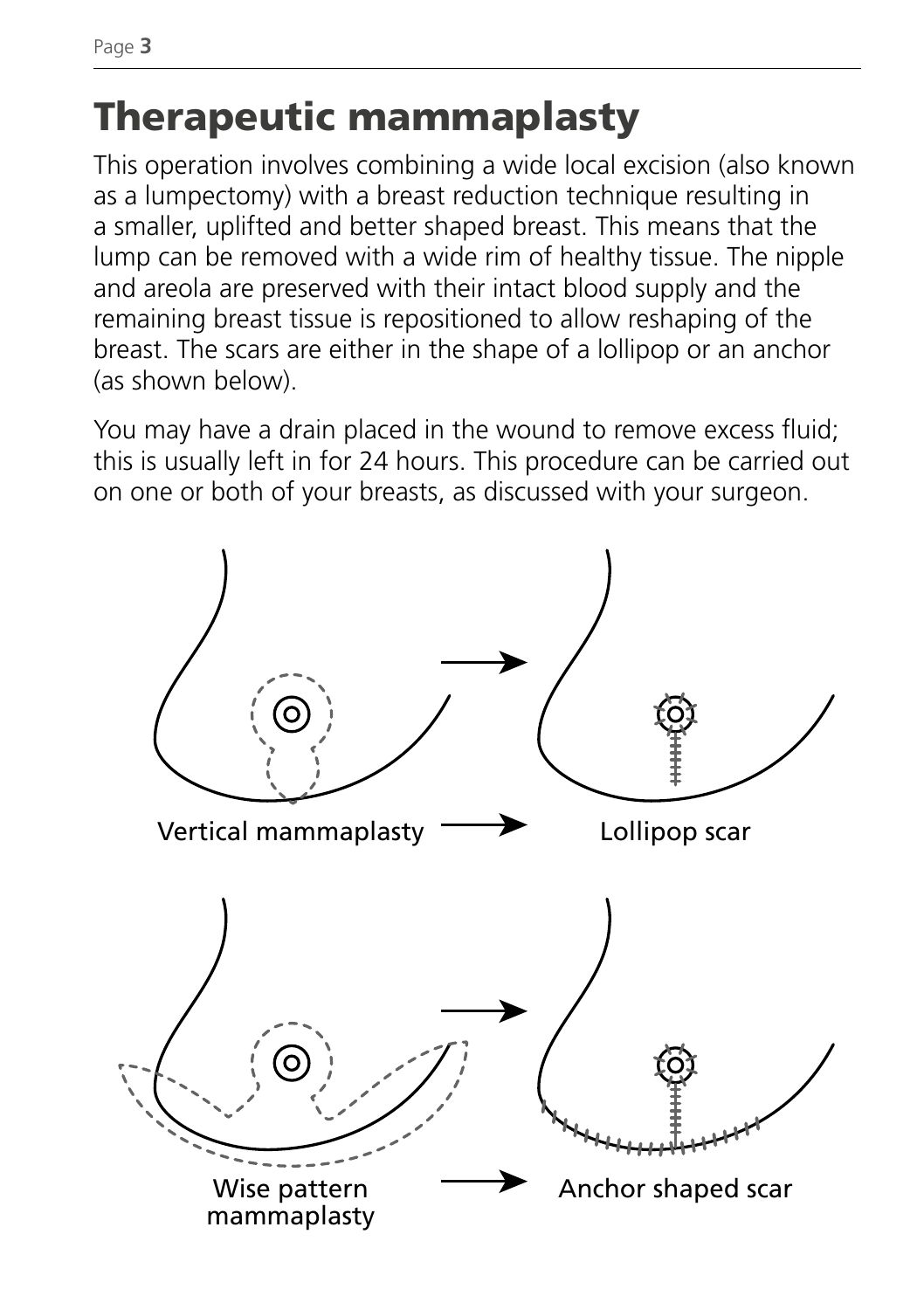Your nipple is moved to a new position to suit your new breast shape and size but it may end up in a position different to your wishes. The surgeon will try to achieve a mutually agreed breast size whilst performing the operation; however a cup size cannot be guaranteed and there are likely to be further significant changes to your breast after radiotherapy.

Photographs are usually taken before and after the operation for records and comparison. These will be from your neck down and will be anonymous. You will be asked to sign a consent form to show that you are happy for this to happen.

You will need to be measured for a new bra after surgery. Support and guidance can be given on this by your nurse practitioner if required. It is best to wait for 4-6 weeks after surgery before being measured, to allow any bruising or swelling to settle.

#### What are the benefits?

- The main benefit of this surgery is that the cancer is removed from the breast.
- As long as an adequate rim of healthy tissue is achieved around the tumour, patients who undergo this type of surgery do not need to lose their breast.
- A smaller uplifted breast can be achieved alongside the cancer surgery. Surgery can be performed on the other breast to match; this can sometimes be done at the same time or alternatively as a later procedure

#### What are the risks?

All operations involve risks and benefits. You need to be aware of these so that you can make an informed choice about surgery. Your surgeon will talk with you in more detail if there are any individual risks in your particular case.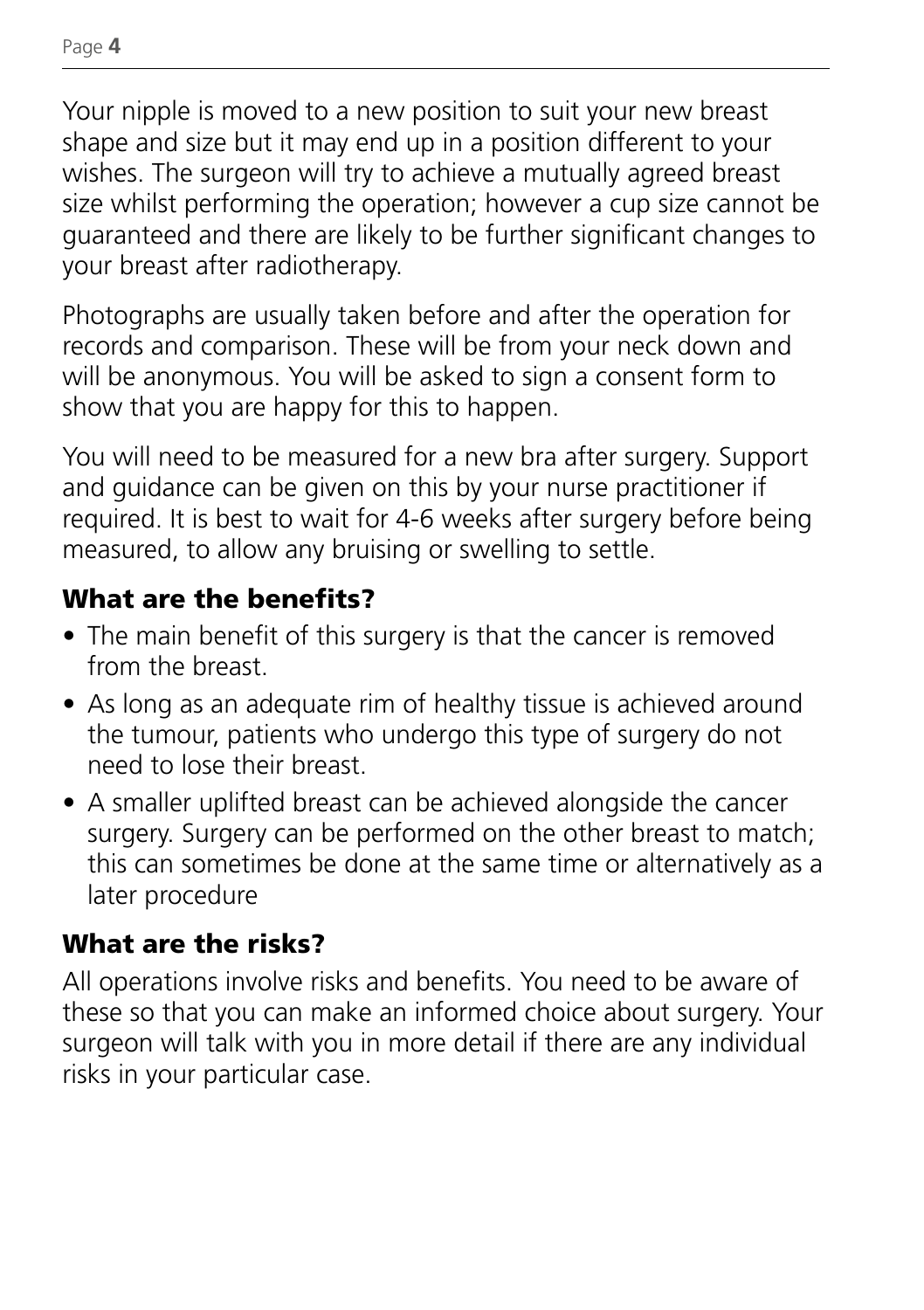## Risks associated with a therapeutic mammaplasty

- **• Further surgery**: It is important that the cancer is removed adequately with a rim of healthy tissue. You may need further surgery if the first operation has not removed all the cancer. Occasionally this may need to be a mastectomy, where the whole breast is removed.
- **• Pain**: Breast surgery is not usually associated with severe pain but you will need some pain relief after the operation. This may be in the form of an injection and/or simple painkillers like paracetamol and codeine; these are also usually effective enough to take when you go home.
- **• Bleeding**: You are likely to be bruised after the surgery. This will settle down by itself after a few weeks. Very rarely further surgery may be needed if bleeding persists or if there is a bigger collection of blood (haematoma).
- **• Infection**: All surgery carries a risk of developing an infection. This is rare but can be treated with antibiotics and/or dressings. The risk of infection is higher in smokers, diabetics and obese patients. If you feel unwell with a temperature, vomiting or notice significant redness of the skin on or around your breasts you should contact your GP or, if out of normal working hours, the emergency on-call service.
- **• Seroma**: Sometimes, after surgery, the wound continues to produce fluid under the scar and can cause swelling called seroma. It is quite a common problem following breast surgery and is not harmful in any way. A seroma can be drained if necessary by your breast care nurse practitioner.
- **• Wound breakdown**: Up to 5% of patients can have breakdown of the wound at the join site, more commonly at the T-junction in patients with an anchor shaped scar. This leads to a delay in wound healing but usually heals on its own with the help of dressings. This is more common in smokers and people with large breasts with thin skin. There is a small risk that the skin of the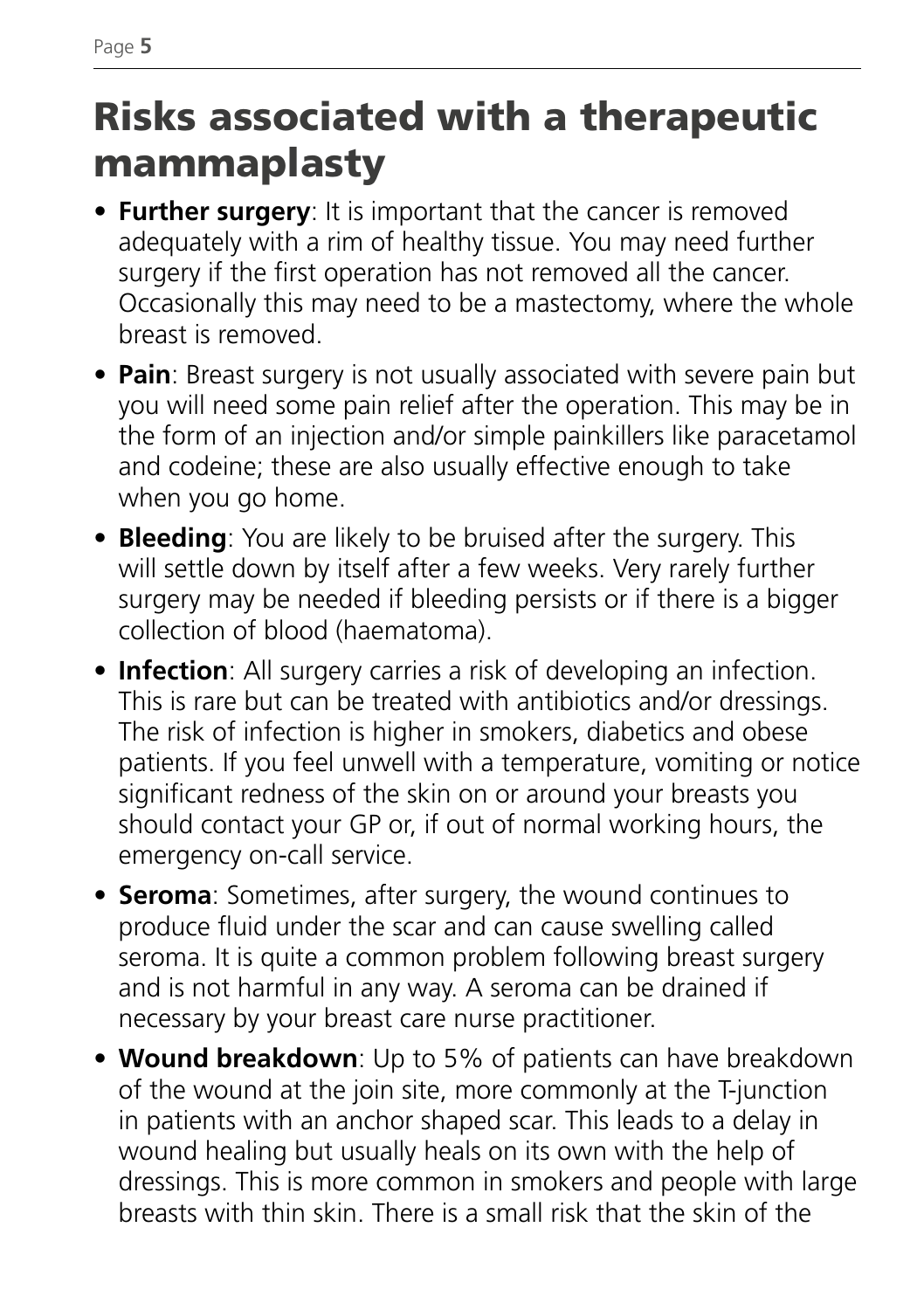nipple or areola may partially or completely 'die off' (less than 1% of patients) due to inadequate blood supply. Should this happen, the wound created where the nipple was will heal, but may take a few weeks and require regular on-going dressings during this time.

- **• Loss of nipple sensation**: Numbness of the nipple and the surrounding skin is common, although sensation returns in a lot of patients. Some patients experience increased sensation, which can last for 2-3 months. Covering the nipple with a small gauze dressing helps by preventing the rubbing of the nipple by clothing.
- **• Cosmetic result**: An operation leaves a permanent scar but this should fade over time.
- **• Deep vein thrombosis**: This is a blood clot that can form in a deep vein, usually in the leg. This can happen after any operation and general anaesthetic. The risk of getting a DVT is reduced by wearing special stockings and/or having an anti-clotting injection. We advise you to start moving around soon after you are able to get out of bed following the operation and to stay active on your return to home.
- **• Dressings and stitches**: Your breast may be strapped with an elastic dressing soon after the surgery. This is to ensure adequate support is given. This will be removed the following day and replaced with a bra. You will have dissolvable stitches in the wound, covered by either a surgical glue (water-proof) or a sticky tape (steri-strips). You can shower with the dressings on but avoid getting into a bath. If you have glue on your wounds it will gradually start to peel off after 7-10 days. A small leakage from the scar line often occurs, this is normal and a simple dry dressing can be applied to protect your clothes.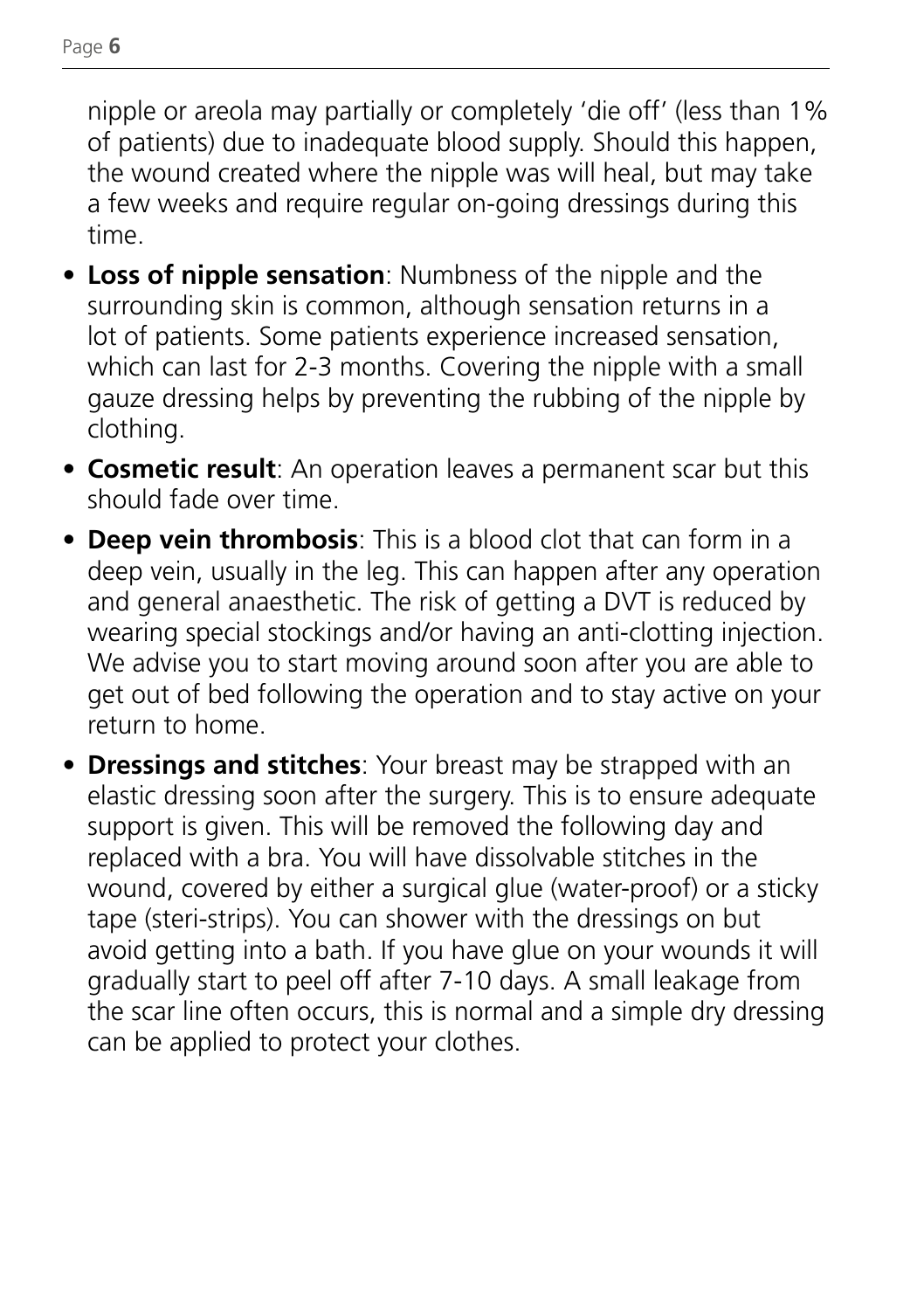## Alternative treatments

Your surgeon will discuss treatment with you and will recommend the operation that is believed to be the safest option for you. Sometimes patients are offered a choice between having breast conserving surgery and a mastectomy (removal of the whole breast). Your surgeon and breast care nurse practitioner can talk with you about this and help you come to a decision.

# Preparing for admission to hospital

#### Pre-admission clinic:

Preparing for admission can be an anxious time. To help reduce your anxiety we may ask you to attend a pre-admission clinic to ensure that you are as physically fit as possible. You will have the chance to talk with a breast care nurse practitioner about diagnosis, surgery and any other concerns that you may have.

#### On admission:

You will be admitted to the Day Surgery Unit on the morning of your surgery and are likely to to go home later that day.

#### Before surgery:

You will not be allowed to eat for 6 hours before anaesthetic (this includes not chewing gum); however you may sip water for up to 2 hours before the anaesthetic. Medication may be given 1-2 hours before your operation, which can help to reduce discomfort and sickness.

The surgeon will draw some markings on your breast in prior to the operation. A ward nurse will accompany you to and from theatre and the operation usually takes 1-2 hours. You will also spend up to an hour on the recovery ward immediately after surgery.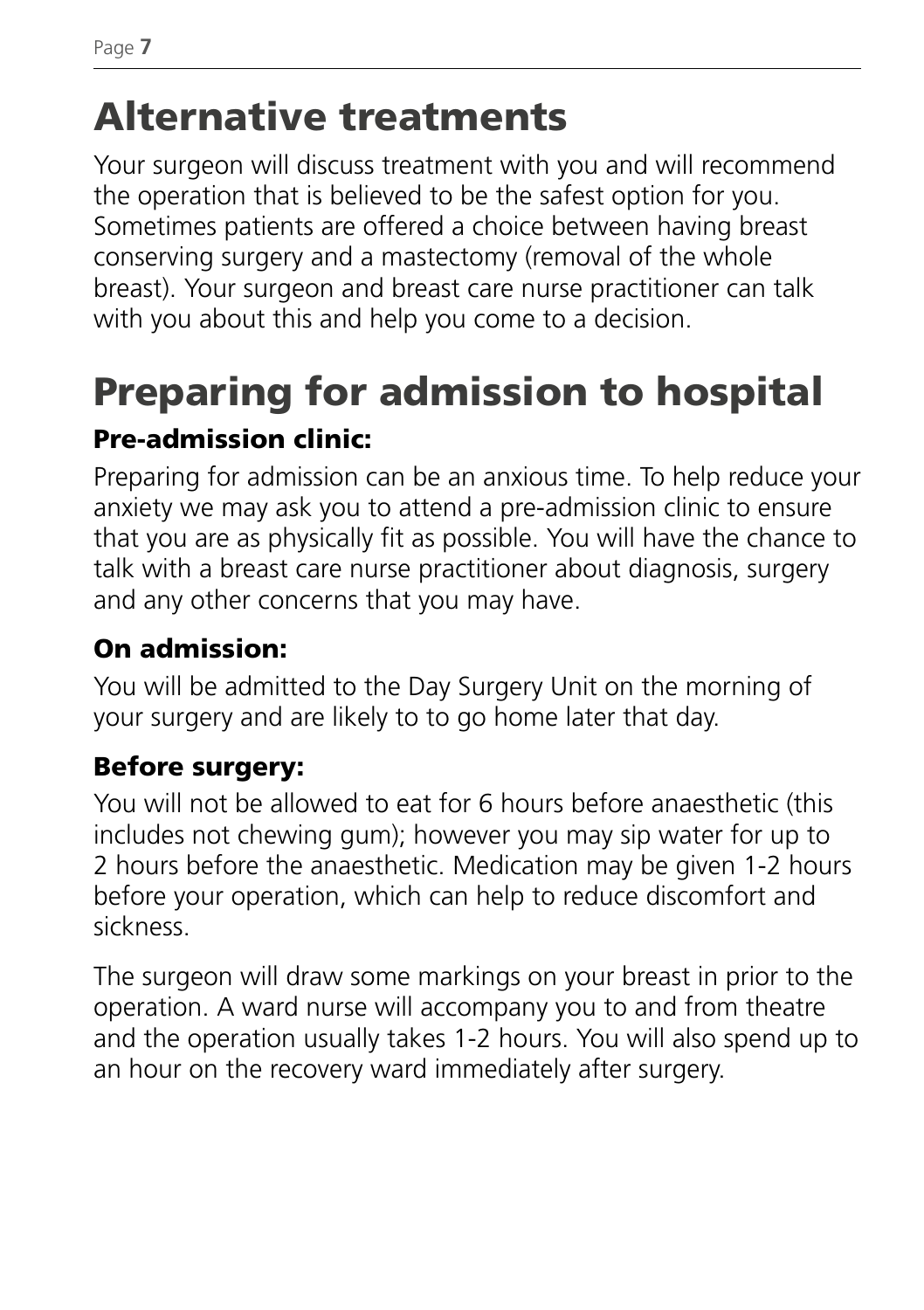# After surgery

On your return to the day surgery unit a nurse will regularly measure your pulse, blood pressure and check your dressings. You may have wound drains in place for a few days after your surgery. The wound drains should you have them, are portable so you will be able to move around the unit with them in a small bag that you can carry over your shoulder. The nurses caring for you either in the hospital or community (a nurse will be arranged should you go home with a drain) will be responsible for making the decision about when the drains can be removed.

The fear of experiencing pain after surgery is understandable. However severe discomfort is uncommon. The nurse will ask you about your pain and provide pain relief to meet your needs. It is advisable to have some paracetamol at home should you need it, however you will be given some pain relieving medication and advice before you are discharged.

It can also be common to feel worried about nausea and sickness but these side-effects are also uncommon. The nurse can provide anti sickness tablets to prevent this.

The typical stay in hospital is as a day case, with a recovery period at home of approximately 3-4 weeks.

The day after your operation you should feel more independent and you will be shown some gentle arm exercises to maintain your shoulder mobility. A breast specialist nurse can give you an information booklet about these exercises to help you to remember what to do. You are advised to bring a soft, supportive bra with you to wear following the surgery.

The wound is closed using dissolvable stitches under the skin with surgical glue on the skin or occasionally paper "stitches" (known as Steristrips). The wound may still be tender and it may be difficult for you to look at it at this stage. It is important to continue to take regular painkillers until it is more comfortable.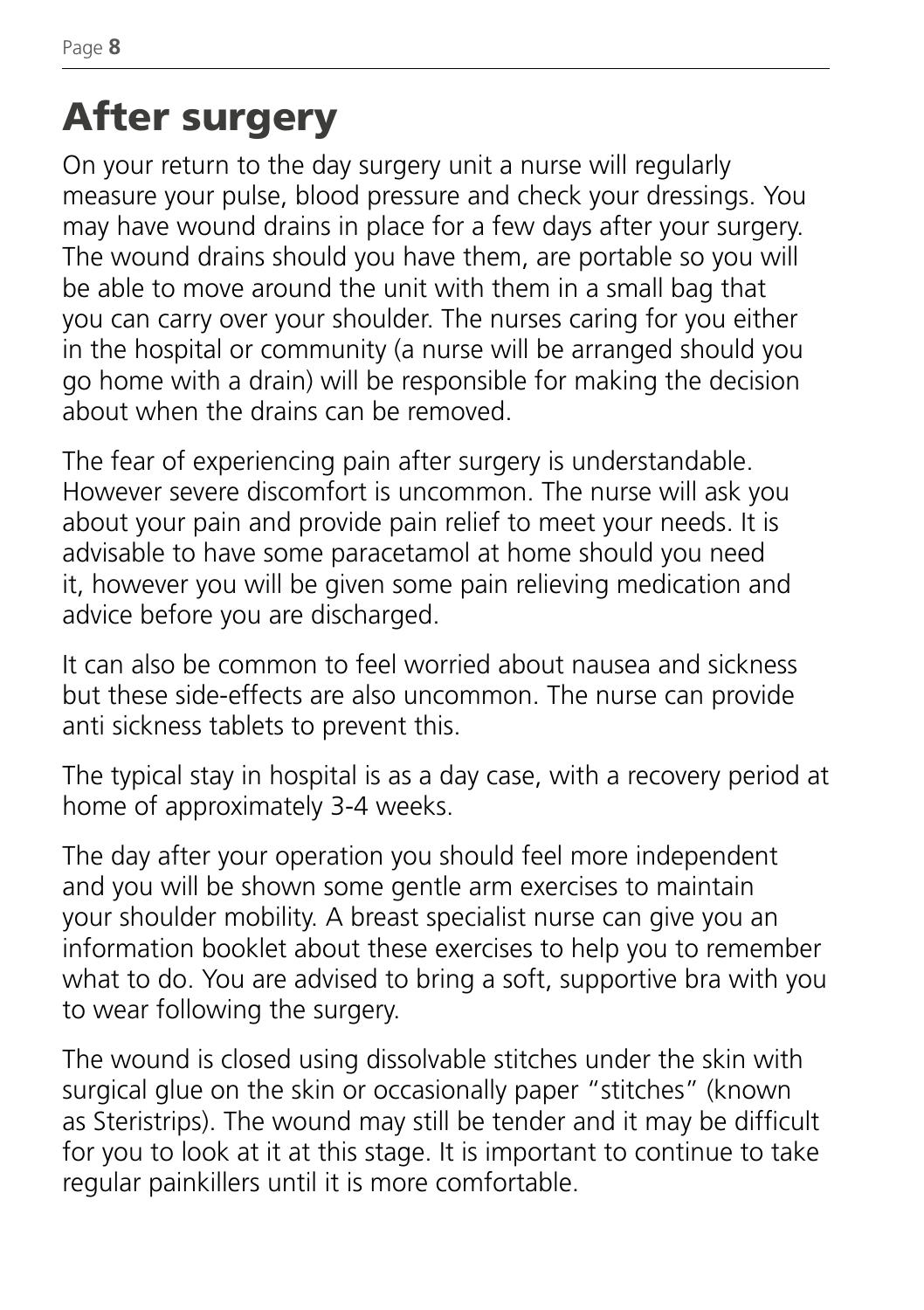We encourage you to have a shower on the first or second day after your operation. pat the wound dry with a clean, soft towel but do not rub the wound.

#### Employment:

If you work you will need to let your employer know how much time you need off work. Normally it is advised that you take 3-4 weeks off work, which includes the week of your operation. If your job is particularly strenuous you may need longer off work. Please discuss this with your breast care nurse practitioner or a day surgery nurse. If you need a medical certificate for your employer the day surgery staff can provide you with one that covers the duration of your stay in hospital and the expected recovery time at home.

#### Caring responsibilities:

If you have responsibility for the care of someone and are anxious about this, it can be helpful to talk with your GP or breast care nurse practitioner. They may be able to offer suggestions for help both during and after your admission. Whilst you will be able to look after yourself on discharge home you may need help initially if you care for someone else.

#### Living alone:

If you live alone you may be concerned about how you will cope after your surgery. Most people are able to manage at home. For example you will be able to wash, dress, cook and do light household tasks for yourself. It might be advisable to make some arrangements for help with shopping or any heavier tasks for the first week or two.

#### General advice:

You will need to sleep on your back for two weeks. Driving is best avoided for the first 2-3 weeks and normal strenuous activities can be resumed after 4-6 weeks to allow wound healing. The swelling and bruising subside in a few weeks but it can take 6-12 months for the scars and shape of the breasts to settle.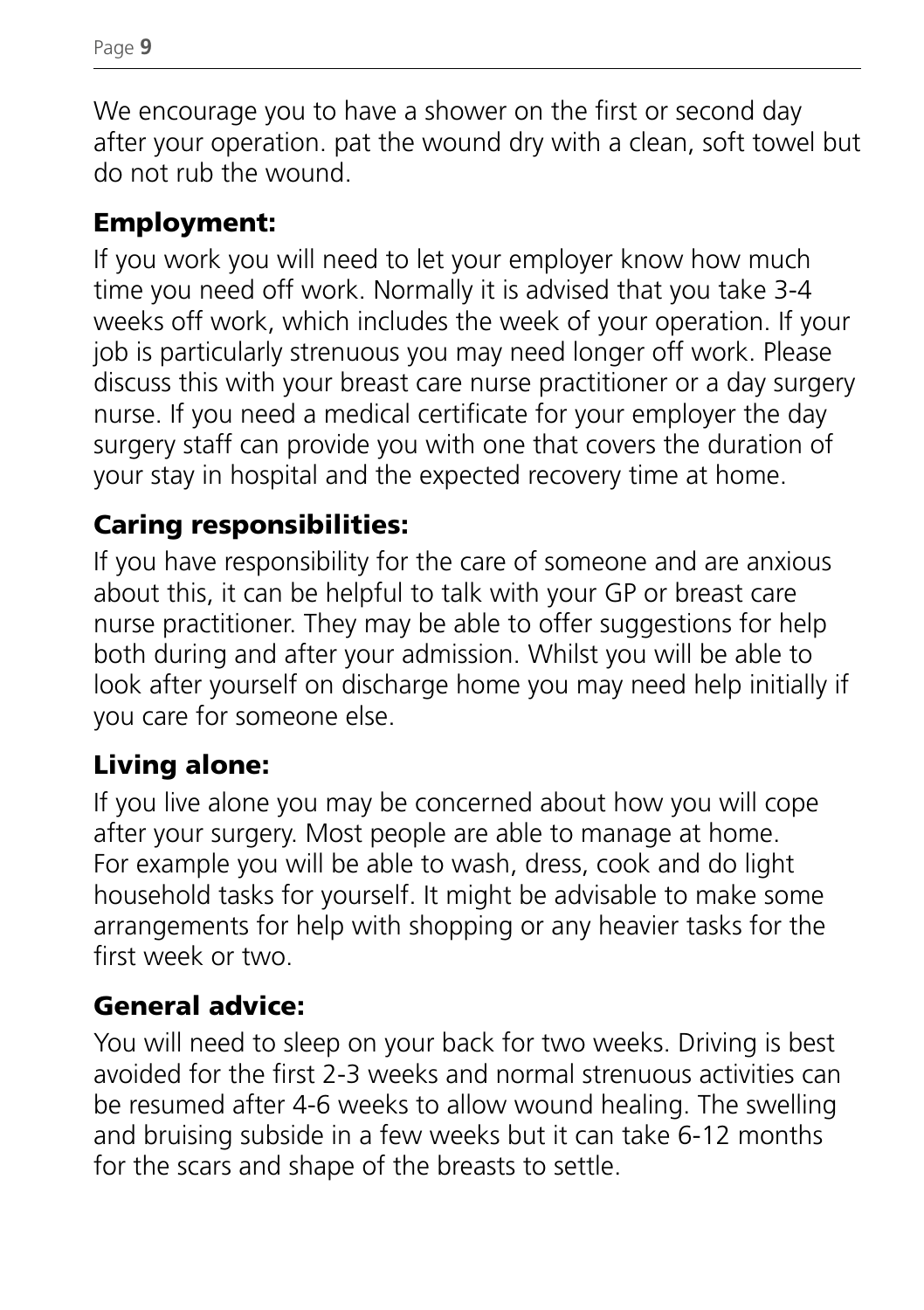# Follow up

Usually, your surgeon will arrange a post operative outpatient appointment by telephone or video link two weeks after surgery, to discuss the results of your operation. The appointment date and time will either be given to you before you go home or posted to you.

# Support

This can be a frightening time, particularly as you may have had few symptoms and this might be your first time in hospital. There are various people who specialise in the diagnosis and treatment of breast cancer that are available to give you support.

A breast care nurse practitioner is a senior nurse who has undertaken additional training to help you when a diagnosis of breast cancer is made. You will be given the name and contact details of a breast care nurse practitioner who will be your 'keyworker' and the main point of contact for any concerns you might have. She can support you from the time you attend the breast clinic, through to diagnosis and afterwards if you need any further treatment. She works closely with the breast surgeon and other doctors and health care professionals involved in your care.

She can provide:

- information about your diagnosis and its treatments
- advice on financial and social support
- help with practical problems. This includes advice about body shape, clothing, wound care, skin care and pain relief.
- emotional support.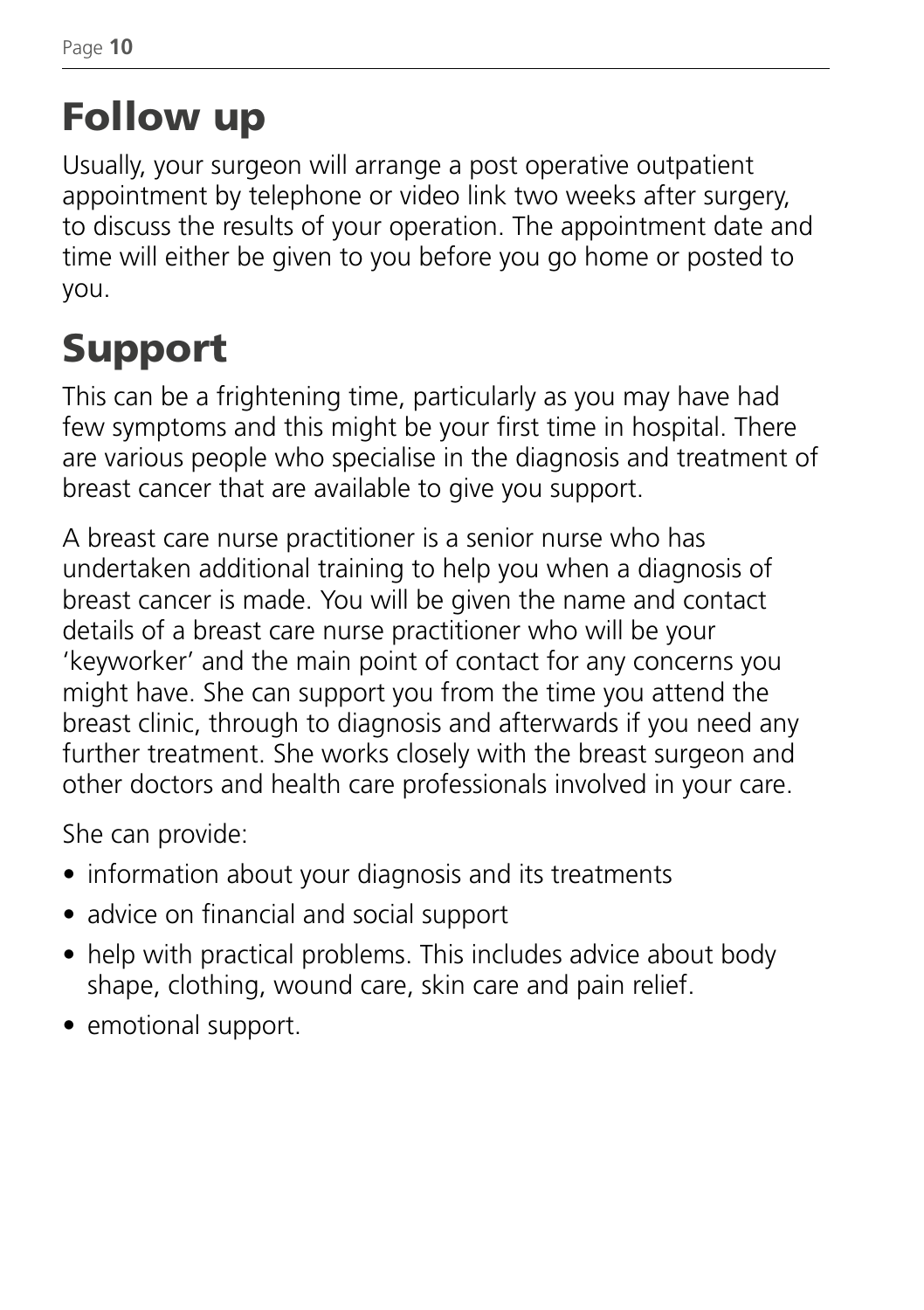### Long-term outlook

Most women are pleased with the results of their surgery. The shape of your breasts will change with time, particularly with changes in bodyweight, ageing, and pregnancy. The results of this surgery will alter as you get older in the same way natural breast shape changes as we age.

## Contact information

#### Breast Care Nurse Practitioners

Oxford **01865 235 773**

#### Secretaries to Consultant Breast Surgeons

Oxford **01865 223 921** or **01865 223 922**

Banbury **01295 224 116**

#### Churchill Day Surgery

**01865 225 280**

#### Horton Day Surgery

**01295 229 239**